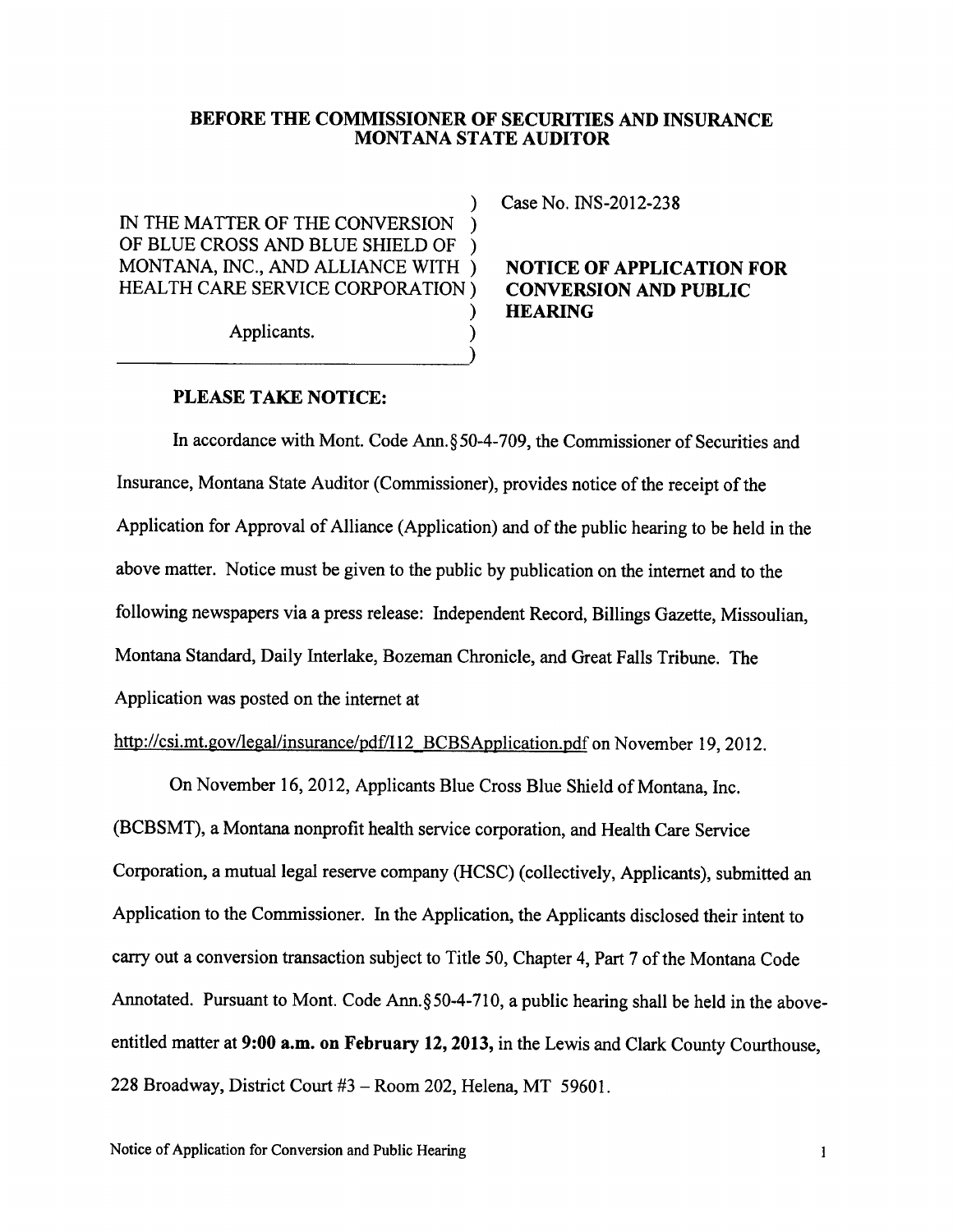The Application identifies BCBSMT as the proposed transferor and nonprofit health entity that is the subject of the conversion transaction. It identifies HCSC as the proposed transferee and entity that would receive ownership or control of BCBSMT. According to the Application, the Applicants are the only parties subject to the conversion.

The Application sets forth the basis for and terms of the conversion transaction, including: a description of the Asset Purchase Agreement into which the Applicants have entered and which constitutes the conversion transaction agreement; BCBSMT's reasons for entering into a conversion with HCSC; a description and valuation of all consideration exchanges the parties would conduct as a part of or as a result of the conversion; a stipulation that certain assets are public assets as defined under Mont. Code Ann.  $\S 50-4-701(9)$ ; and representations of the Applicants that the conversion is in the public interest. Additionally, the Application contains a copy of the Asset Purchase Agreement; a Financial and Community Impact Report from an independent expert; an independent valuation of the fair market value of BCBSMT as of June 30, 2012; and an antitrust analysis from an independent expert. Finally, the Application includes a schedule of the assets and liabilities involved in the transaction, an actuarial appraisal report of certain BCBSMT health care contracts. and an internal BCBSMT transaction summarv and analysis document.

Pursuant to Mont. Code Ann. \$ 50-4-710, a public hearing shall be held to determine whether the proposed conversion transaction satisfies the requirements set forth under Mont. Code Ann.  $\S$  50-4-715 and 717. The Commissioner and the Attorney General for the State of Montana have jointly appointed the Honorable W. William Leaphart (Retired) to preside as Hearing Examiner.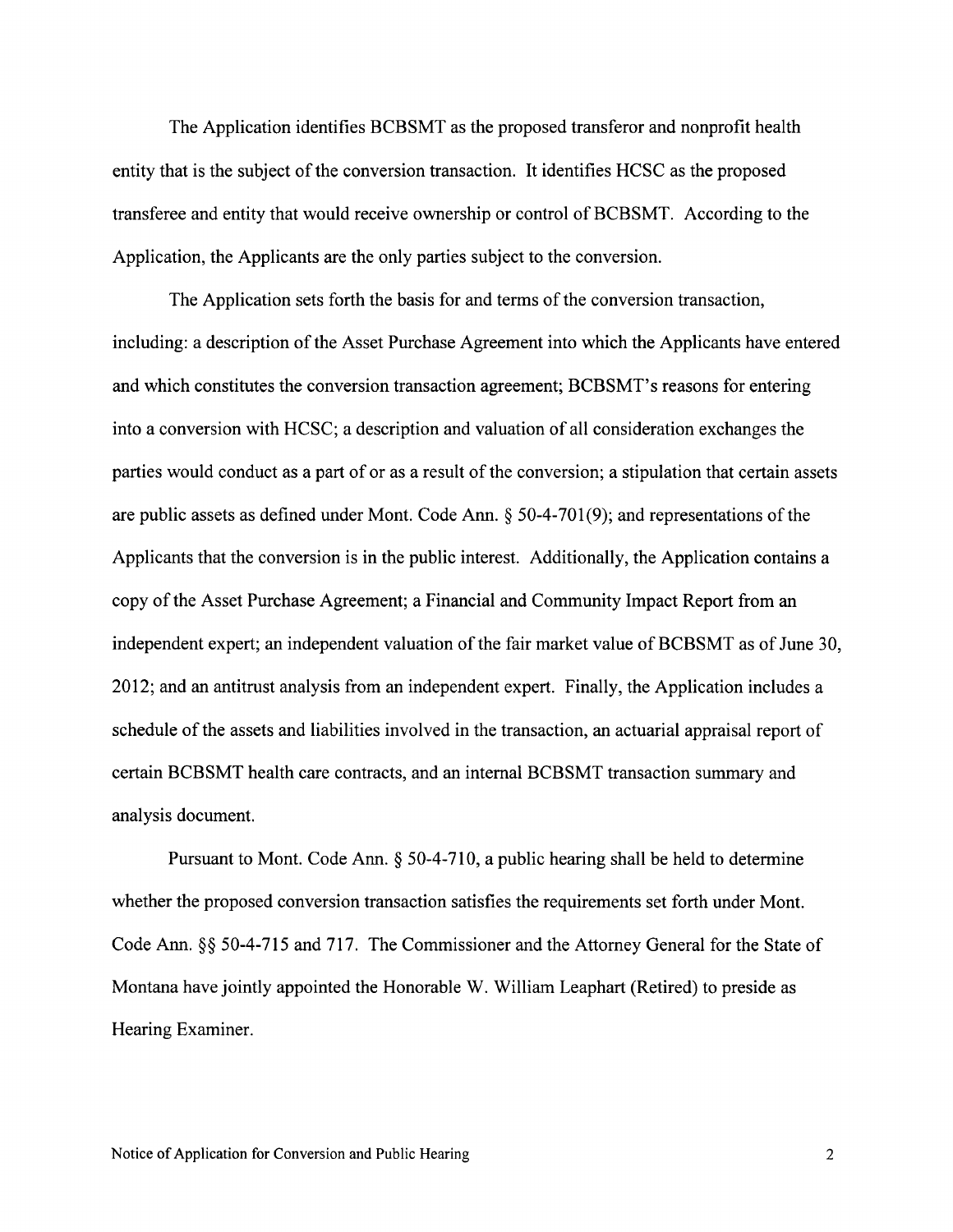The hearing shall be conducted according to the procedures specified in Mont. Code Ann. \$ 50-4-71 1. The Applicants, the Commissioner, and the Attorney General may use the discovery procedures provided in Title 25, Chapter 20 of the Montana Code Annotated. The Applicants, the staff of the Commissioner, and the staff of the Attorney General have the right to appear in person or by counsel, present evidence, examine and cross-examine witnesses, and offer oral and written arguments. Corporations may not appear pro se at the hearing. Continental Realty, Inc. v. Gerry (1991), 251 Mont. 150,822 P.2d 1083; Application of American Smelting and Refining Co. (1973), 164 Mont. 139, 520 P.2d 103; and Montana Supreme Court Commission on the Unauthorized Practice of Law v. O'Neil, 2006 MT 284, 334 Mont. 311, 147 P.3d 200.

The hearing shall be open to the public and recorded. Upon written request timely made by a party and at the party's expense, the Commissioner shall cause a full stenographic record of the proceedings to be made. Any person may file written comments and exhibits or make oral public comments at the hearing. Pursuant to Mont. Code Ann. \$ 50-4-71I(2), oral public comments are not subject to cross-examination without the consent of the person providing the comments. However, the Commissioner and the Attorney General may rely on factual information provided in public comment only if the person providing the public comment consents to cross-examination or the Commissioner or the Attorney General makes a specific finding that the factual information meets the requirements of Rule  $804(b)(5)$  of the Montana Rules of Evidence. Id.

Written comments or inquiries concerning the public hearing should be sent to:

Jesse Laslovich Office of the Commissioner of Securities and Insurance, Montana State Auditor 840 Helena Avenue Helena, MT 59601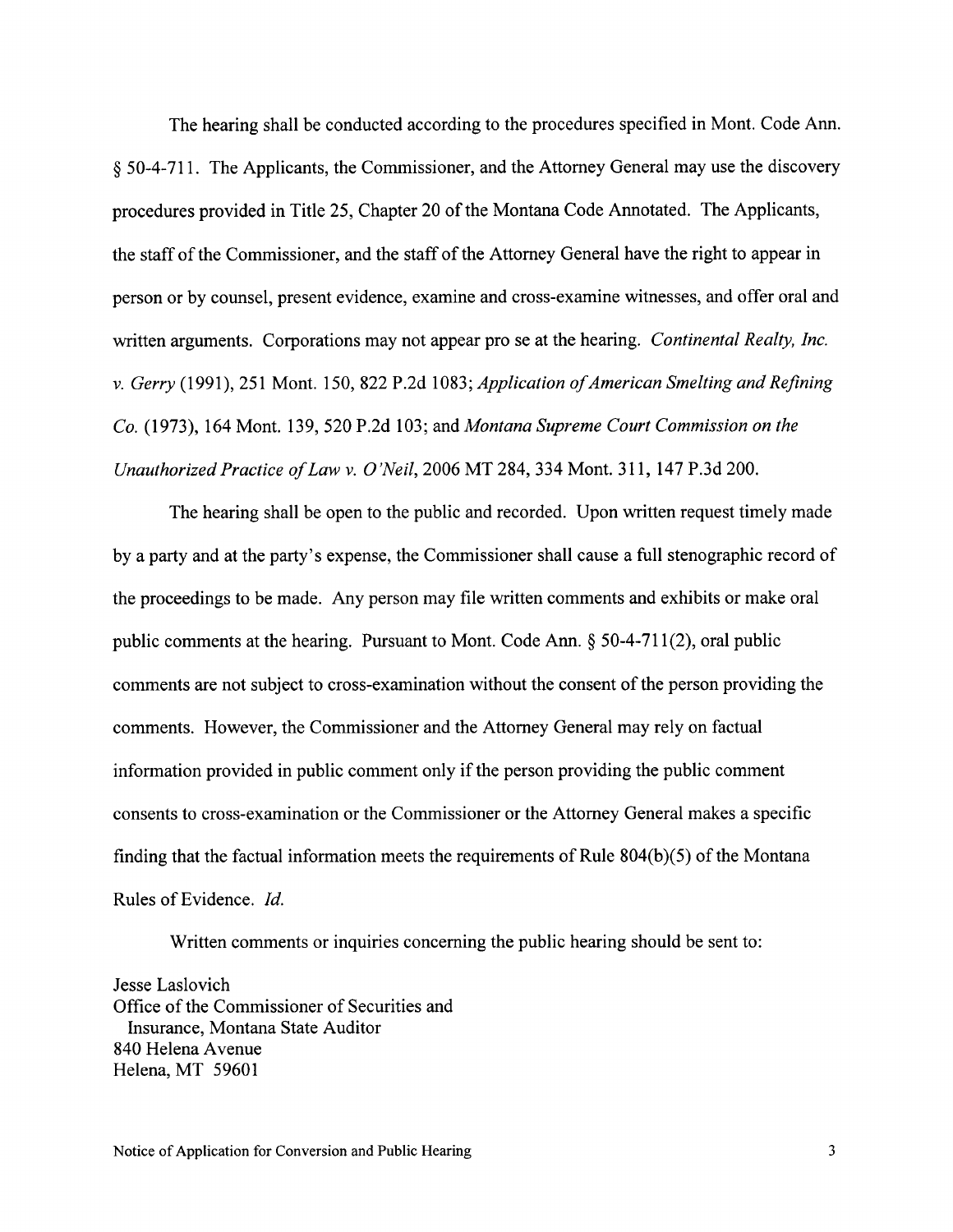Kelley Hubbard Montana Department of Justice P.O. Box 201401 Helena, MT 59620-1401

All written comments relating to the Application must be submitted no later than February 8,

2013.

DATED this 3<sup>20</sup> day of December, 2012.

mucil fondeen

MONICA J. LINDEEN Commissioner of Securities and Insurance Montana State Auditor